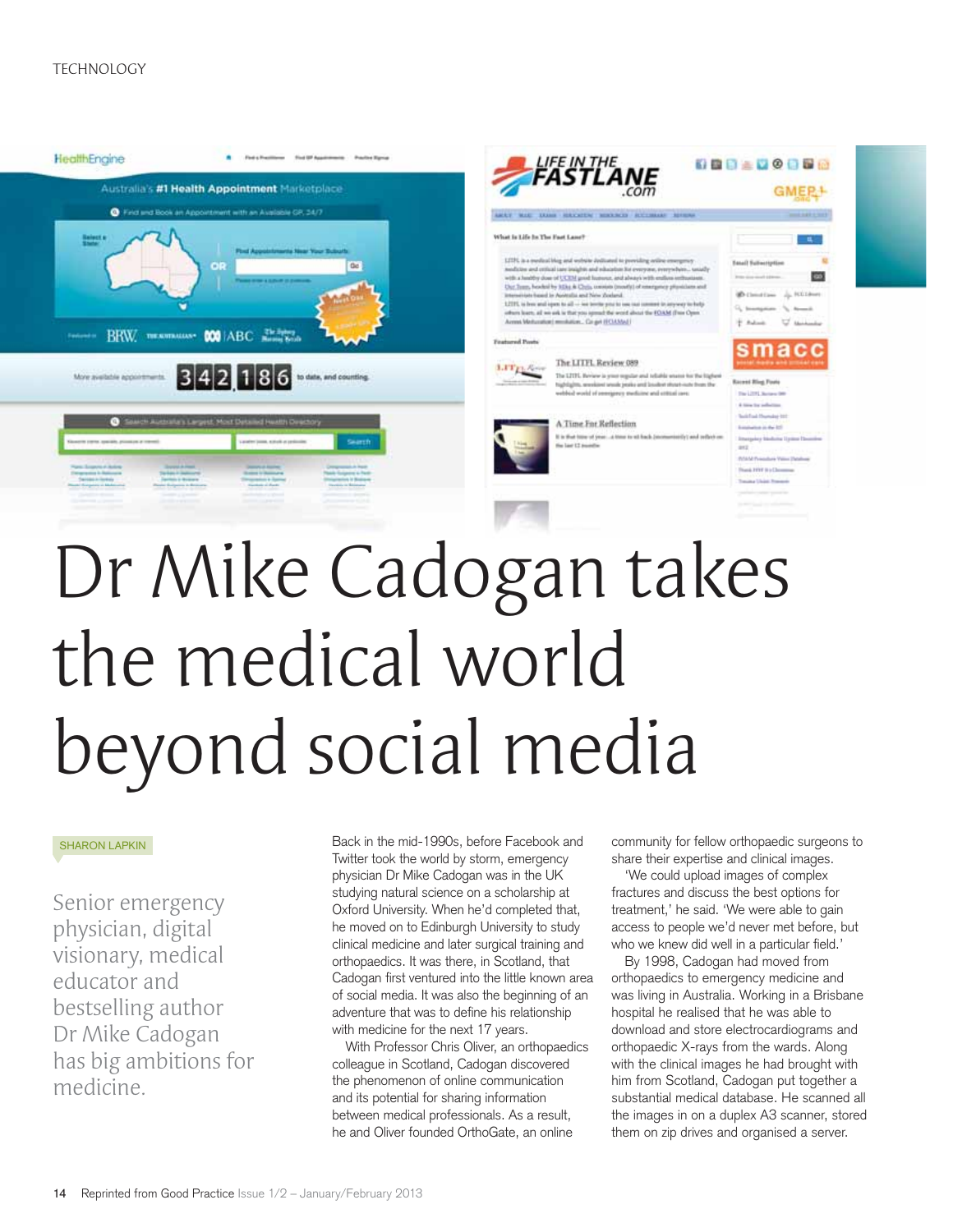

Over the past 15 years Cadogan has uploaded 140 000 images onto the server. 'I got a Kodak .8 megapixel camera', he said, 'to start off the process, then just started collecting the photograph plus the actual pathology plus the fixation'. He initially collected images of fractures, then electrocardiograms, clinical cases and clinical case scenarios. In 2001, he built the first stand-alone image-collating database using FoxPro – a text-based, procedurally oriented programming language and database management system. He was able to store all 140 000 images as metadata tapes.

'I did a total of 25 metadata tapes for each piece of information, but every time I built something it was basically at a time when technology wasn't advanced enough, computer programming wasn't advanced enough, cameras weren't powerful enough, scanners were too slow,' he explained. 'I was doing 2600 dpi scans – whereas now I do 9000 dpi scans. I was taking pictures on one megapixel cameras – now I take them on 14 megapixel cameras.'

A decade later – as pioneers often do – Cadogan looks back and acknowledges that the enormity of his work now appears a little less significant than it was in the making. 'You could pick up the program I built in 2001 for \$20 off the shelf or get it for free,' he said. But he also points out that the collation, collection and curation of information in the clinical image database was important progress for global medical education. The 'local and parochial'

nature of education in the past, where 'you could be a great little teacher in your own little group of four or five people,' doesn't account for getting the teaching content out to other people who need it, Cadogan said. 'You could have a PowerPoint, you could have an email mailing list', but that audience is too limited and the need for knowledge sharing is too great.

In 2008, Cadogan started a medical blog called 'Life in the fast lane'. Today it has developed into the largest emergency medicine blog in the world, with more than 10 000 daily page views and 163 000 unique visitors a month. Cadogan is regarded widely as the number one medical blogger in Australia, and the blog, ably assisted by Dr Chris Nickson, provides highlights from the 'webbed world of emergency medicine and critical care'. But one look at Life in the fast lane reveals it is more than a blog. It's a carefully coordinated offering in an online universe of medical informatics Cadogan has created that includes Australia's largest directory of doctors called HealthEngine; an online database of education and resources for the Australasian College for Emergency Medicine (ACEM) called iMeducate; and Cadogan's latest offering – the Global Medical Education Project (GMEP).

'HealthEngine was fairly straightforward really,' Cadogan said, reflecting on the tragedy that motivated him to create the directory and appointment system when he first moved to Perth from Brisbane. 'On Christmas Day a friend of a friend's mum came in – ovarian

cancer, stage four. I diagnosed it at the bedside; put an ultrasound on her. I knew nobody,' he said. 'I didn't know how to get her into anywhere.' While Cadogan was able to get personal recommendations for referrals to surgeons, he actually needed 'to get a hold of somebody who wanted to do this operation', without his patient waiting unnecessarily.

The experience caused Cadogan so much professional frustration that he spent 6 months creating HealthEngine. He individually typed in 48 000 doctors' names and practices and then found people to host the searchable database off his website. 'Somebody needed to put it together', he said, referring to local collections of doctors' contact details in hard copy notepads, books, and non-searchable jpeg images of pages on the web. Taking an individual, a group and a location he created a database that interlinked and made 'me more findable than an individual page in a magazine', he said.

Cadogan sees himself as an innovator, rather than a businessman or venture capitalist.'My job is to set things up, find the problems, write the original solutions and then hand them on,' he explained. And true to form, a couple of years ago he handed over all rights to HealthEngine free of charge to the people who currently run it.

Regarding iMeducate, Cadogan said 'There had to be a way of taking these USBs with Excel spreadsheets, remembered questions and past questions – there had to be some way of putting it together', he said.  $\gg$